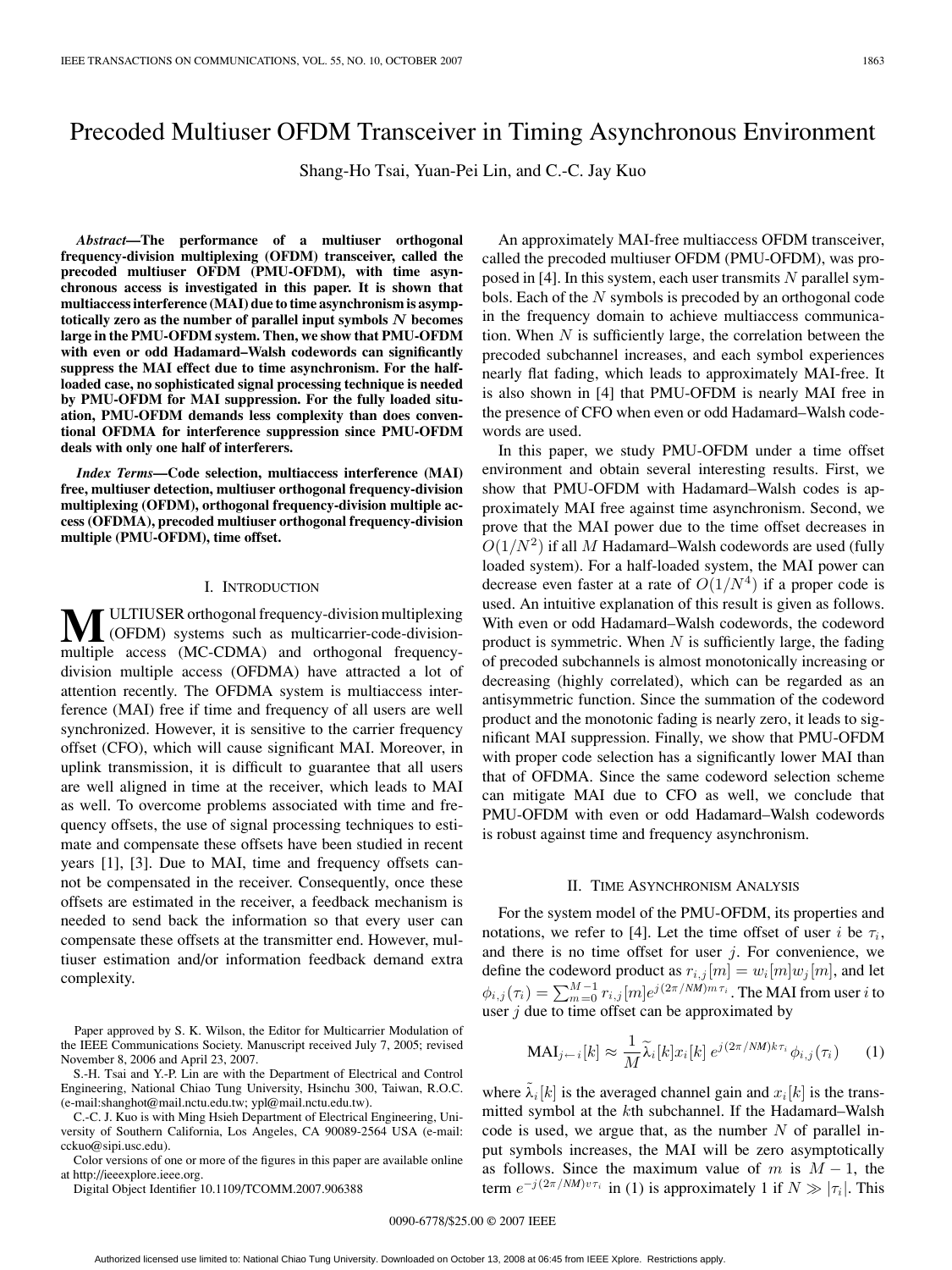approximation becomes more accurate as N increases. Since  $\sum_{m=0}^{M-1} r_{i,j}[m]=0$  for  $i \neq j$ ,  $\text{MAI}_{j \leftarrow i}[k] \approx 0$  for sufficiently large  $N$ . Thus, for sufficiently large  $N$ , PMU-OFDM is approximately MAI free even in a time offset environment.

#### III. CODE DESIGN FOR MAI MITIGATION

We describe a code design to further suppress  $\text{MAI}_{i\leftarrow i}[k].$ By using Taylor series expansion to the second order and  $\sum_{m=0}^{M-1} r_{i,j}[m] = 0$  for  $i \neq j$ , we can rewrite  $\phi_{i,j}(\tau_i)$  in (1) as

$$
\phi_{i,j}(\tau_i) \approx \sum_{m=0}^{M-1} r_{i,j}[m] \left[ -\frac{1}{2!} \left( \frac{2\pi}{NM} m \tau_i \right)^2 + j \frac{2\pi}{NM} m \tau_i \right]
$$
  

$$
\stackrel{\Delta}{=} \widetilde{\phi}_{i,j}(\tau_i).
$$
 (2)

We would like to evaluate  $E\{|\text{MAI}_{j \leftarrow i}[k]|^2\}$ , which is the averaged MAI power. It is assumed that transmitted symbols  $x_i[k]$ and channel taps  $h_i(n)$  are uncorrelated,  $E\{x_i[k]x_i^*[k']\}=0$ for  $k \neq k'$ , and  $E\{h_i(n)h_i^*(n')\} = 0$  for  $n \neq n'$ . Also, let  $\sigma_{x_i}^2 = E{ |x_i[k]|^2 }$  and  $\sigma_{h_i}^2 = E{ |h_i(n)|^2 }$ . Then, we have the following lemma.

*Lemma 1:* When all M Hadamard–Walsh codewords are used, i.e., in the fully loaded case, the maximum value of  $E\{|\text{MAI}_{j\leftarrow i}[k]|^2\}$  can be approximated by

$$
\max_{i,j} E\{|\text{MAI}_{j\leftarrow i}[k]|^2\} \approx L\sigma_{x_i}^2 \sigma_{h_i}^2 \left[ \left(\frac{\tau_i}{N}\right)^2 \frac{\pi^2}{4} \left(1 - \frac{1}{M}\right)^2 + \left(\frac{\tau_i}{N}\right)^4 \frac{\pi^4}{4} \left(1 - \frac{1}{M}\right)^2 \right]
$$
(3)

and the maximum value occurs when  $r_{i,j}[m]$  satisfies the following condition:

$$
r_{i,j}[m] = \begin{cases} +1, & 0 \le m \le M/2 - 1 \\ -1, & M/2 \le m \le M - 1. \end{cases}
$$
 (4)

*Proof:* Since  $\widetilde{\lambda}_i[k] = \sum_{n=0}^{L-1} h_i(n) e^{-j(2\pi/N)nk}$ , we have  $E\{|\text{MAI}_{j \leftarrow i}[k]|^2\} \approx (L/M^2) \sigma_{x_i}^2 \sigma_{h_i}^2 |\tilde{\phi}_{i,j}(\tau_i)|^2$ . Hence, maximizing  $E\{|\text{MAI}_{j\leftarrow i}[k]|^2\}$  is equivalent to maximizing  $|\phi_{i,j}(\tau_i)|^2$ . From (2),  $\phi_{i,j}(\tau_i)$  can be rearranged as a real part plus an imaginary part as  $\phi_{i,j}(\tau_i) = \Re{\{\phi_{i,j}(\tau_i)\}} +$  $j\Im{\{\widetilde{\phi}_{i,j}(\tau_i)\}}$ . Maximizing  $|\widetilde{\phi}_{i,j}(\tau_i)|^2$  is equivalent to maximizing both  $|\sum_{m=0}^{M-1} r_{i,j}[m]m|$  and  $|\sum_{m=0}^{M-1} r_{i,j}[m]m^2|$ . According to [2], the product of two arbitrary distinct Hadamard–Walsh codes yields a non-all-one Hadamard–Walsh codeword. Each of the non-all-one Hadamard–Walsh codeword has an equal number of  $+1$  and  $-1$ . Since m and  $m<sup>2</sup>$  are monotonically increasing functions for  $m \ge 0$ ,  $\sum_{m=0}^{M-1} r_{i,j}[m]m$ and  $|\sum_{m=0}^{M-1} r_{i,j}[m]m^2|$  are maximized if  $r_{i,j}[m]$  has the same sign for  $0 \le m \le M/2 - 1$ , which is the condition in (4). In this case, we have  $|\sum_{m=0}^{M-1} r_{i,j}[m]m^2| = (1/4)M^3$  $[1-(1/M)],$  and  $\sum_{m=0}^{M-1} r_{i,j}[m]m$  =  $(1/4)M^2[1-(1/M)],$ which lead to the results in  $(3)$ .

As shown in (3), the maximum value of  $E\{|\text{MAI}_{j \leftarrow i}[k]|^2\}$ depends on two terms. One is proportional to  $1/N^2$  while the other is proportional to  $1/N<sup>4</sup>$ . When N grows, the term proportional to  $1/N^2$  dominates. Hence, the maximum value of  $E\{|\text{MAI}_{j\leftarrow i}[k]|^2\}$  decreases at a rate proportional to  $1/N^2$ asymptotically, which is contributed by  $\Im{\lbrace \phi_{i,j}(\tau_i) \rbrace}$ . Hence, if we find a code such that  $\Im{\lbrace \phi_{i,j}(\tau_i) \rbrace} = 0$ , the MAI due to the time offset will decrease at a rate of  $O(1/N^4)$ . This goal can be achieved by selecting a subset of codewords from the complete set of Hadamard–Walsh codes properly.

*Lemma 2:* The even/odd Hadamard–Walsh codewords satisfy the following properties

$$
\sum_{m=0}^{M/2-1} r_{i,j}[m] = \sum_{m=M/2}^{M-1} r_{i,j}[m] = \begin{cases} M/2, & i = j \\ 0, & i \neq j \end{cases},
$$

$$
\sum_{m=0}^{M-1} r_{i,j}[m]m = 0.
$$
 (5)

*Proof:* We have  $\sum_{m=0}^{M-1} r_{i,j}[m] = \sum_{u=0}^{M/2-1} r_{i,j}[u] + \sum_{v=M/2}^{M-1} r_{i,j}[u]$  $r_i[v]$ . For even (or odd) Hadamard–Walsh codewords, the second summation term is equal to  $\sum_{v=M/2}^{M-1} r_{i,j}[v] =$  $\sum_{v=M/2}^{M-1} r_{i,j} [M-1-v] = \sum_{v'=M/2-1}^{0} r_{i,j} [v']$ . Since  $\sum_{m=0}^{M-1} r_{i,j} [m] = 0$  for  $i \neq j$ , we get the first result in (5). Next, the term  $\sum_{m=0}^{M-1} r_{i,j}[m]m$  can be decomposed into two terms as  $\sum_{m=0}^{M-1} r_{i,j}[m]m = \sum_{u=0}^{M/2-1} r_{i,j}[u]u + \sum_{v=M/2}^{M-1} r_i[v]v$ . Then,  $\sum_{m=0}^{M-1} r_{i,j}[m]m$  can be manipulated as  $\sum_{u=0}^{M/2-1} r_{i,j}[u]u +$  $\sum_{u=0}^{M/2-1} r_{i,j} [M - 1 - u](M - 1 - u) = (M - 1) \sum_{u=0}^{M/2-1} r_{i,j} [u] = 0.$ 

According to Lemma 2, we have  $\Im{\lbrace \phi_{i,j}(\tau_i) \rbrace} = 0$ . Based on (1) and (2), we can apply similar arguments used in the proof of Lemma 1 to obtain the following theorem.

*Theorem 1:* Suppose that only even (or odd) Hadamard–Walsh codewords are used, the maximum value of  $E\{|\text{MAI}_{j \leftarrow i}[k]|^2\}$ can be approximated by

$$
\max_{i,j} E\{|\text{MAI}_{j-i}[k]|^2\} \approx L\sigma_{x_i}^2 \sigma_{h_i}^2 \left[ \left(\frac{\tau_i}{N}\right)^4 \frac{\pi^4}{64} \right] \tag{6}
$$

which occurs when  $r_{i,j}[m]$  satisfies the following condition

$$
r_{i,j}[m]
$$
  
= 
$$
\begin{cases} +1, & 0 \le m \le M/4 - 1; M/2 \le m \le 3M/4 - 1 \\ -1, & M/4 \le m \le M/2 - 1; 3M/4 \le m \le M - 1. \end{cases}
$$
 (7)

We see from  $(6)$  that, when the set of even (or odd) codewords is used as the spreading codes in the proposed PMU-OFDM system, the maximum value of  $E\{|\text{MAI}_{j \leftarrow i}[k]|^2\}$  decreases at a rate of  $O(1/N^4)$  as N becomes large. As compared with the general case where the MAI power decreases at a rate of  $O(1/N^2)$ , the use of even (or odd) codewords allows the system to reduce MAI at a much faster rate as  $N$  increases in a time asynchronous environment.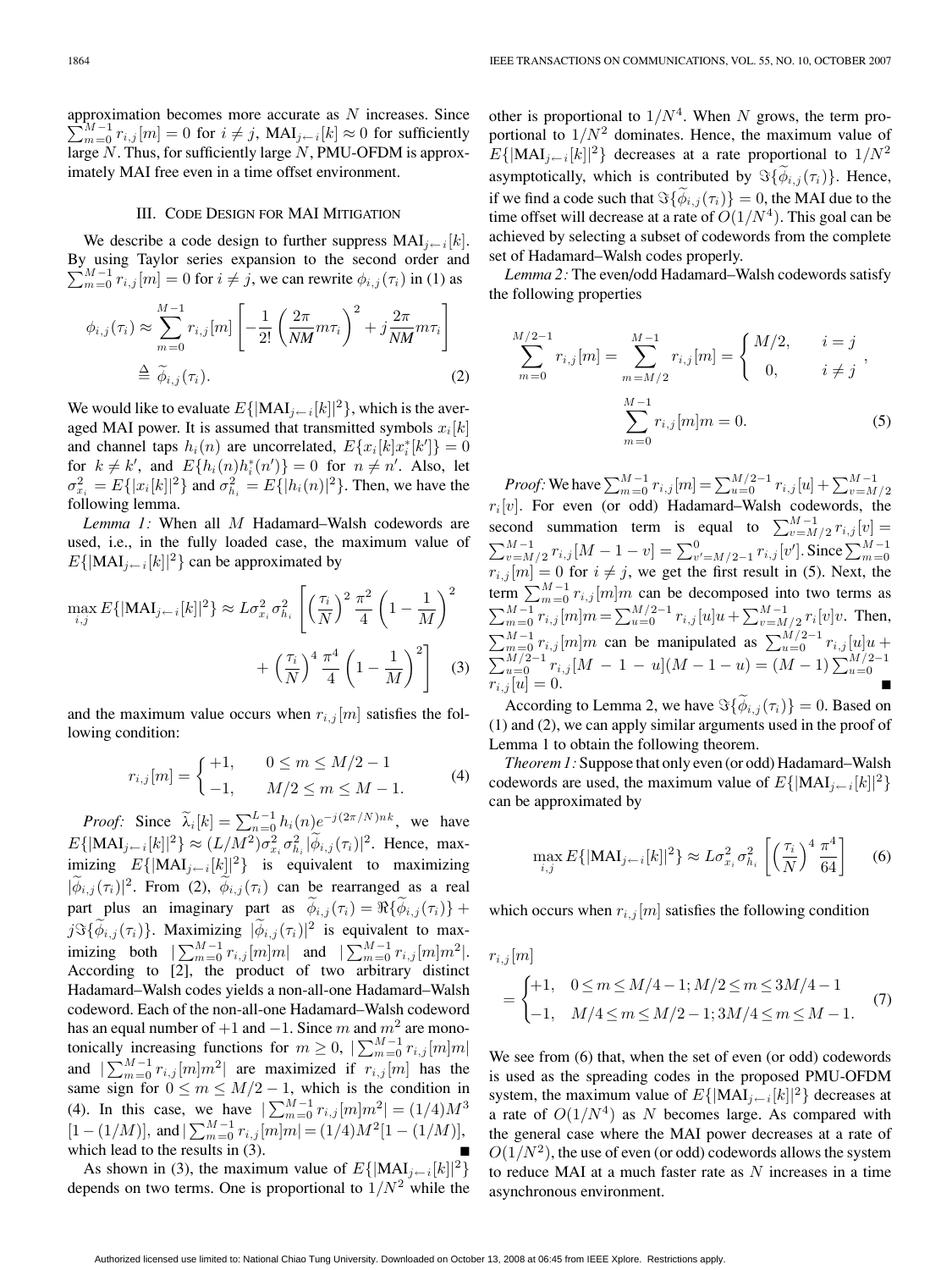

Fig. 1. Term  $\max_{i,j} E\{|MAI_{j\leftarrow i}[k]|^2\}$  with and without approximation as a function of N for the full- and half-load cases.

### IV. SIMULATION RESULTS

## *A. Example 1: Rate of MAI Suppression*

We verify that the second-order approximation in (2) holds approximately even when  $|\tau_i|/N$  goes as large as 1/4. We consider the flat fading channel case, where the approximation (1) becomes an equality. We compare the approximated maximum interference given in  $(3)$  of the fully loaded case  $(M$  users), (6) of the half-loaded case  $(M/2)$  users), and the exact formula, i.e.,  $E\{|\text{MAI}_{j \leftarrow i}[k]|^2\} = (1/M^2)\sigma_{x_i}^2 \sigma_{h_i}^2 |\phi_{i,j}(\tau_i)|^2$ . We set  $M = 16$ ,  $\sigma_{x_i}^2 = 1$ ,  $\sigma_{h_i}^2 = 1$ , and user *i* has a time offset  $\tau_i = 16$ . We consider the maximum MAI power from user i to user j, which occurs when  $r_{i,j}[m]$  satisfies (4) for the fully loaded case, and when  $r_{i,j}[m]$  satisfies (4) for the half-loaded case. The maximum MAI power with and without approximation as a function of  $N$  is shown in Fig. 1. The approximated maximum MAI power is plotted for all  $N$  from 32 to 256, while the exact maximum MAI power is obtained for  $N = 32, 64$ , 128 and 256. We see that the approximations are very accurate for both fully and half-load cases when  $N \geq 64$ . Since  $\tau_i = 16$ , the approximation appears to be accurate when  $\tau_i/N \leq 1/4$ . Moreover, we see that doubling  $N$  decreases the MAI power by 6 and 12 dB in the fully and half-load cases, respectively. These corroborate the results derived in Section III.

In Example 2, we consider the uplink case where each user has a different time offset and channel fading (no CFO effect is considered). Simulations are conducted with the following parameter setting:  $M = 16$ , BPSK modulation, multipath length  $L = 10$ , and independent identically distributed channel coefficients of complex Gaussian random variables with unit variance. Except for the target user who is assumed to have the correct timing, i.e., his/her time offset is zero, the time offsets of all other users are randomly assigned to be either  $+\tau$  or  $-\tau$ . Other parameter settings for the simulation can be found in [4]. In Example 3, the parameter setting is the same as that in Example 2 except that  $L = 10$ , and the variance of the channel



Fig. 2. MAI comparison for fully loaded and half-loaded cases with  $N = 64$ and  $N = 128$  (fully loaded: 16 users; half-loaded: 8 users).

coefficient decays exponentially, namely,  $\sigma_l^2 = e^{-\alpha l/L}$ , where  $\alpha = 2$  and  $l = 0, 1, \ldots, L - 1$ .

## *B. Example 2: Comparison of MAI Suppression*

We first consider the fully loaded case (16 users). The averaged total MAI are plotted as a function of the time offset for  $N = 64$  and  $N = 128$  as in Fig. 2. Moreover, as N increases from 64 to 128, the MAI decreases by around 6 dB, which corroborates the theoretical result that the MAI is proportional to  $O(1/N^2)$  again. Next, we consider the half-loaded case (eight users) and compare two code selection methods: the use of only even or odd Hadamard–Walsh codewords and the use of the first  $M/2$  codewords of M Hadamard–Walsh codes generated by the Kronecker product. Note that the MAI using even codewords and that using odd codewords are overlapping. For  $N = 64$ , as compared with the fully loaded case, the use of even or odd codewords can reduce the MAI by 14–29 dB, while the use of the first  $M/2$  codewords only improve the MAI by around 5–6 dB. For  $N = 128$ , the use of even or odd codewords can reduce the MAI by 20–35 dB while the use of the first  $M/2$  codewords again only improve the MAI by around 5–6 dB. We also see a 12-dB MAI power reduction as  $N$  increases from 64 to 128 for the proposed half-loaded case. Thus, the MAI decreases at a rate proportional to  $1/N<sup>4</sup>$  with the proposed code selection.

## *C. Example 3: Performance Comparison Between OFDMA and PMU-OFDM*

We first evaluate the averaged total MAI by considering the MAI at the detection stage, i.e., after full equation (FEQ). The MAI performance of the two systems with  $N = 128$  is shown in Fig. 3. In the fully loaded case, OFDMA has less MAI than PMU-OFDM. However, in the half-loaded case, PMU-OFDM has much smaller MAI than OFDMA by around 1-19 dB due to the use of the proposed code selection scheme. It is worthwhile to point out that both systems do not give good performance